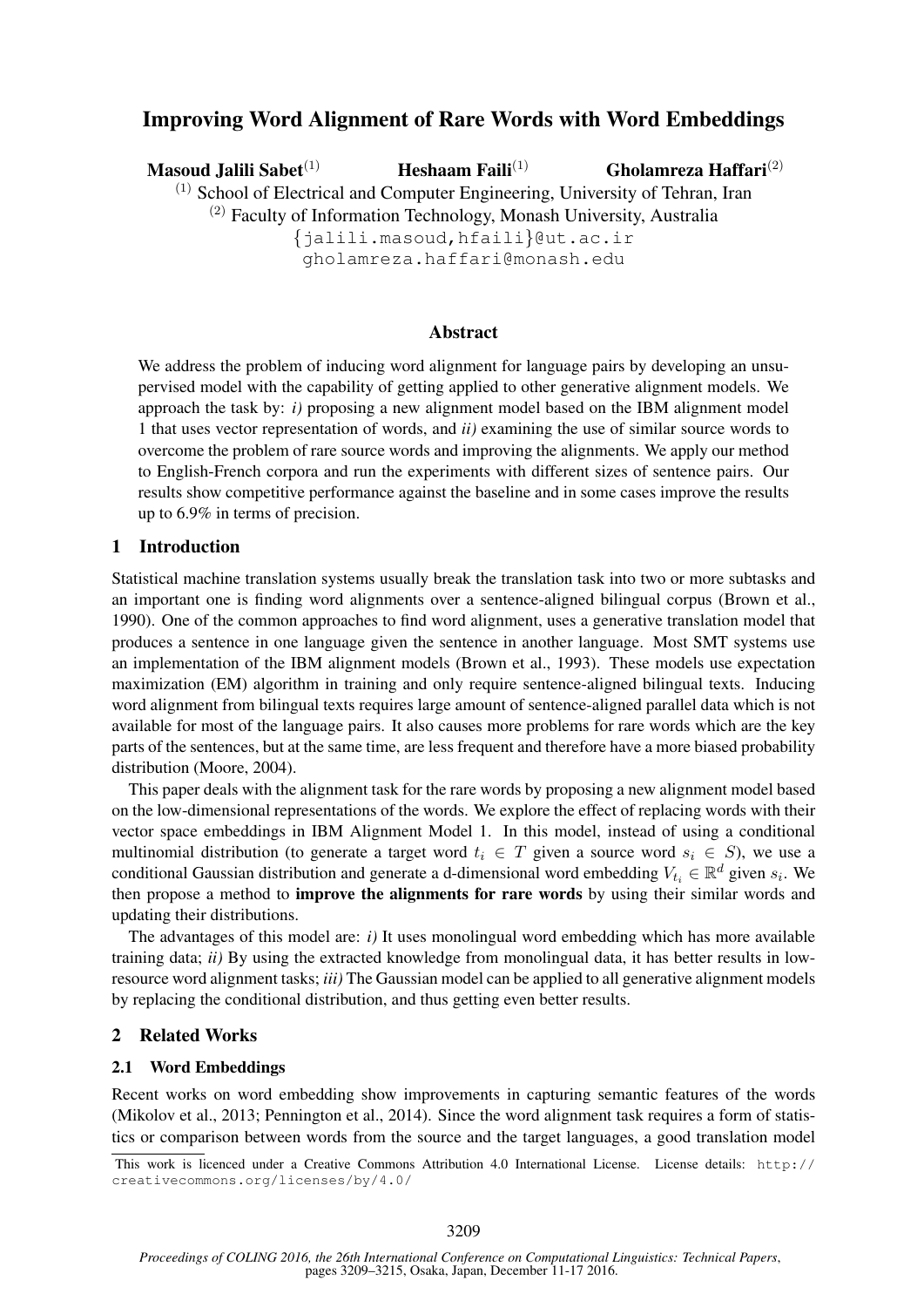can result in better alignments. Bilingual word embedding models like (Zou et al., 2013; Søgaard et al., 2015) train vectors for words in both languages in the same vector space, Hence a translation model can be made by these embeddings and it can be really useful for the task of word alignment. Despite the advantages of bilingual embedding models, to achieve a good performance by these models and building more informative vector representations for words, a large amount of data is required, which is not available in low-resource language pairs. On the other hand, providing a good monolingual corpus for most of the languages needs less effort and building a model that mostly uses monolingual data is more reasonable.

#### 2.2 Alignment Model

IBM alignment models such as model 1, usually have problems with aligning rare words (Moore, 2004). In a sentence pair  $(S, T)$ , for a target word  $t \in T$  and two source words  $s, s_{rare} \in S$  when  $s_{rare}$  is a rare word and s is a normal word, the translation model will more likely generate  $p(t|s_{rare}) > p(t|s)$ , and therefore most of the target words will align to  $s_{rare}$ . The reason for this problem is the rare word  $s_{rare}$ has co-occurrence with only a few target words and it increases the conditional probabilities for those target words. If a source word  $s$  which is similar to  $s_{rare}$  exists and has co-occurrence with more target words, those target words could be used to improve the distribution of  $s_{rare}$ .

There were proposed methods to overcome the problem of low-resource languages based on using different word alignment methods and combining the results like in (Xiang et al., 2010). We try to provide a combination of alignments to get better performance for the rare words.

### 3 Vector Model

In this section, we develop a conditional model  $p(t|s)$  that, given a source word s, assigns probabilities to a target word  $t$  using a conditional Gaussian distribution. We explain the required modifications needed in IBM alignment model 1 for using word embedding and briefly review the EM algorithm in this model. We then present the method to use the similar words for updating the distributions of each word and improving the alignment results. The embedding of word  $w \in W$  will be written as  $\mathbf{v}_w \in \mathbb{R}^d$ . The proposed model will be called the *Vector Model*.

#### 3.1 Alignment Model

The IBM alignment models use a translation model in the form of conditional probability  $p(t|s)$ . In a similar way to (Lin et al., 2015), given a source word  $s \in S$ , instead of the probability of the target word  $t \in T$ , the probability of a vector representation  $\mathbf{v}_t \in \mathbb{R}^d$  of the word can be calculated. Correspondingly, each source word  $s \in S$  is represented by mean  $\mu_s$  and covariance matrix  $\Sigma_s$ :

$$
p(t|s) = p(\mathbf{v}_t|\mu_s, \Sigma_s)
$$
  
= 
$$
\frac{\exp\left(\frac{-1}{2}(\mathbf{v}_t - \mu_s)^T \Sigma_s^{-1} (\mathbf{v}_t - \mu_s)\right)}{\sqrt{(2\pi)^d |\Sigma_s|}}
$$
(1)

In this model, vector representations are only used for target words and source words are replaced with distributions in the target language vector space.

### 3.2 EM Algorithm

The EM algorithm should have some modifications to update the Gaussian distributions. The expectation step is similar to the original model. For all sentence pairs  $(S, T)$ :

$$
\forall s \in S, t \in T:
$$
  
count(t|s) + = 
$$
\frac{p(t|s)}{\sum_{s' \in S} p(t|s')}
$$
 (2)

$$
total(s) += \frac{p(t|s)}{\sum_{s' \in S} p(t|s')}
$$
\n(3)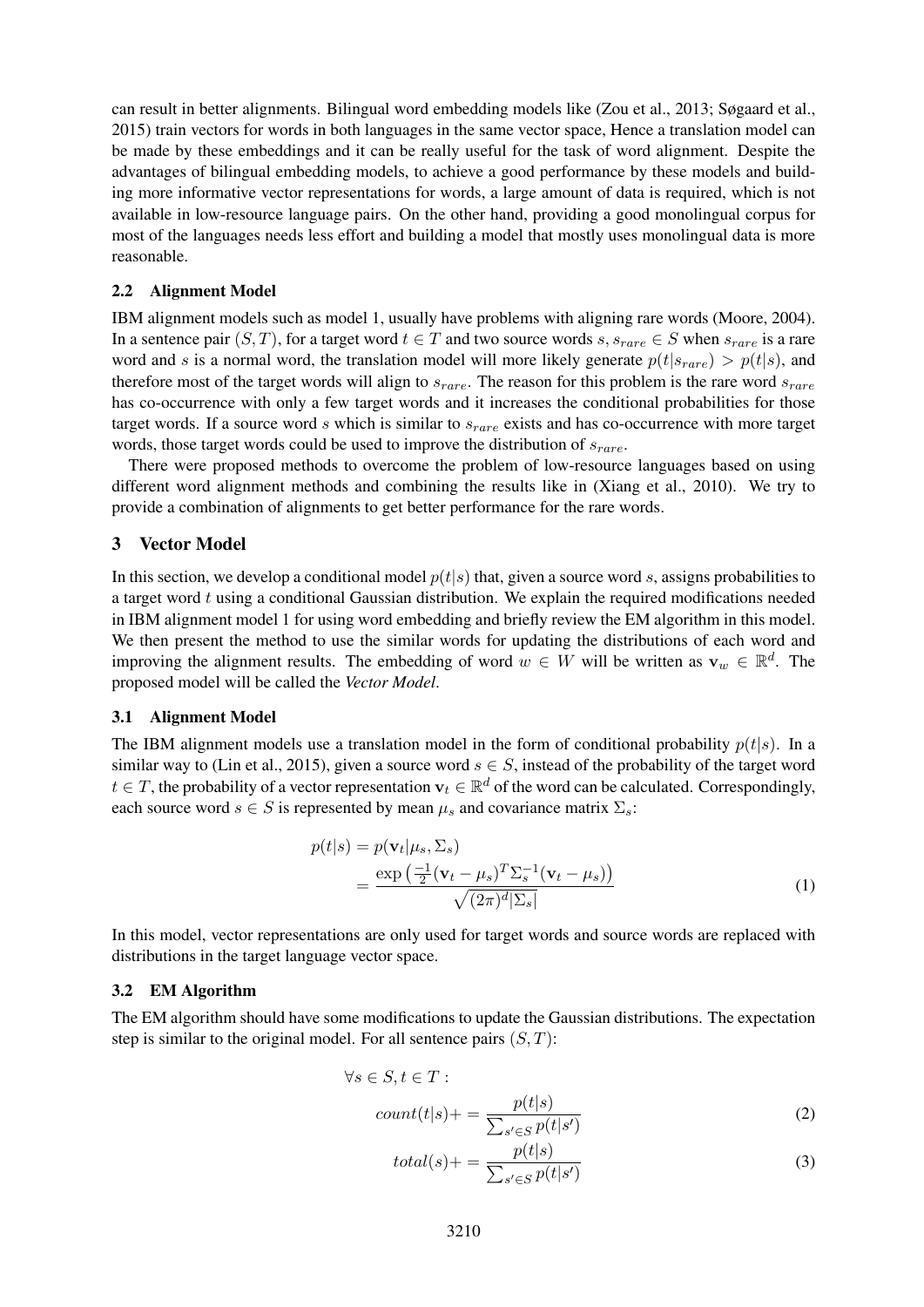The new conditional probabilities are calculated in the maximization step and for making means and covariances for the source words, these probabilities are used as weights for weighted averaging of the vectors:

$$
p(t|s) = \frac{count(t|s)}{total(s)}\tag{4}
$$

$$
\forall s : \mu_s = \frac{1}{\sum_t p(t|s)} \sum_t p(t|s) \mathbf{v}_t \tag{5}
$$

$$
\forall s: \Sigma_s = \frac{1}{\sum_t p(t|s)} \sum_t p(t|s) (\mathbf{v}_t - \mu_s) (\mathbf{v}_t - \mu_s)^T
$$
(6)

In the initialization of the EM algorithm, for all pairs of words, the probability  $p(t|s)$  is equal to 1. Therefore, the distributions of source words are made based on their co-occurrences with the target words, which is a similar situation to initialization of the IBM model 1.

### 3.3 Using Similar Words for Improvement

The proposed model in §3.1 only uses word embedding in the target vector space and each source word corresponds to a distribution. As discussed in §2.2, the distributions of the rare source words will be biased to a small set of target words.

For each source word  $s$ , similar source words to  $s$  can be found using the cosine similarity between their corresponding vectors. We call the top *k* similar words to each word s, the neighbors of s and represent it as  $(N_k(s))$ . A weight will be given to each neighbor based on the cosine similarity with the source word:

$$
\forall x \in N_k(s) : w_s(x) = \frac{\operatorname{sim}(s, x)}{\sum_{x' \in N_k(s)} \operatorname{sim}(s, x')} \tag{7}
$$

where  $w_s(x)$  is the similarity weight of the neighbor word x to the word s and  $sim(x, y)$  is the cosine similarity of  $v_x$  and  $v_y$ .

In order to use the neighbors for updating the distributions of source words, in the maximization step of the EM algorithm, calculation of the means and covariances will have additional steps:

$$
\forall s: \mu_s = \lambda \mu_s + (1 - \lambda) \sum_{s' \in N_k(s)} w_s(s') \mu_{s'} \tag{8}
$$

$$
\forall s: \Sigma_s = \lambda \Sigma_s + (1 - \lambda) \sum_{s' \in N_k(s)} w_s(s') \Sigma_{s'} \tag{9}
$$

where  $\lambda$  is the linear interpolation parameter and it should be estimated.

#### 4 Experiments

#### 4.1 Data

The language pair used for all the experiments is English-French. The test set is a word-aligned bilingual corpus that contains 447 sentence pairs (Och and Ney, 2000b). Using larger data sets can result in better learning for the model, and in order to create corpora with different sizes, we appended more parallel sentences from the training set to the test data (Note that the proposed model is unsupervised and it does not use the gold alignment in the training). We created corpora with different sizes of sentence pairs and the experiments use these corpora.

For creating the word embeddings, we used the tool word2vec<sup>1</sup> (Mikolov et al., 2013). For the input, we used the English sentences and the French sentences separately and created two sets of vectors. The number of dimensions for vectors was set to 200.

<sup>1</sup> https://code.google.com/p/word2vec/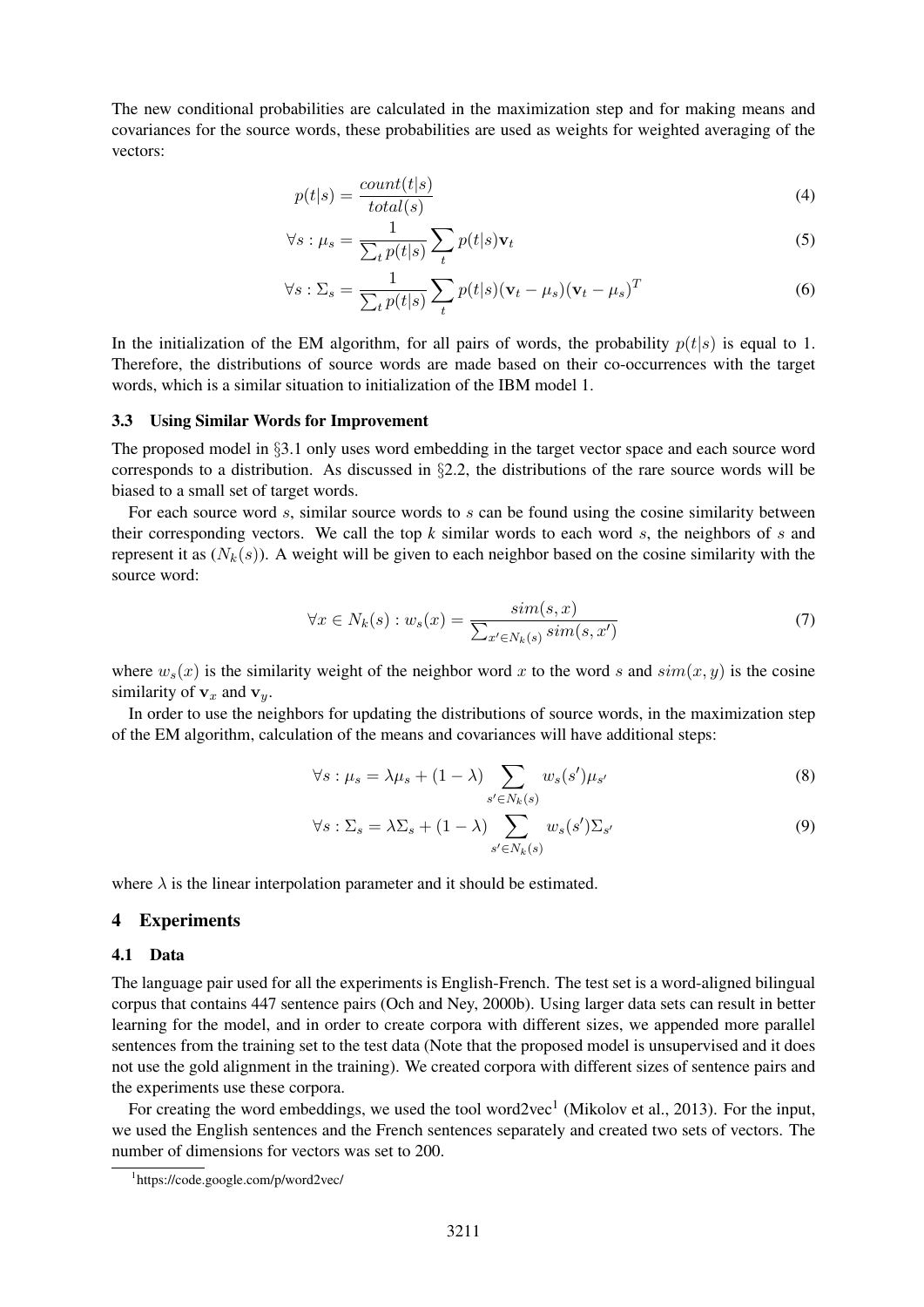The models are evaluated using the Alignment Error Rate (AER) and using both possible and sure alignment links. The baseline model is IBM model 1 which has the same learning method and is the most similar model to the proposed one. For making the IBM alignments, the tool Giza++ was used (Och and Ney, 2000a). We believe that the same kind of improvement to this baseline can be achieved by other generative models like IBM Models, by applying the proposed model in this paper.

#### 4.2 Number of Iterations

To see the improvement of the model in each iteration, the 1K corpus is used. Figure 1 illustrates the performance of our vector model compared to IBM model for different number of iterations.

As can be seen from the Figure 1, the proposed vector model has better performance during all iterations of the training and it seems that 5 iterations for training is suitable for both vector model and the IBM model. Therefore, for the rest of the experiments, the models will train for 5 iterations.



Figure 1: AER as a function of the number of iterations.

#### 4.3 Estimation of the Parameter Lambda

To find the best value for the parameter  $\lambda$ , we used the 1k corpus. The AER is evaluated for different values of  $\lambda$ . Figure 2 shows that the best performance can be achieved by the value 0.4.



Figure 2: AER of Vector model based on the value of  $\lambda$ .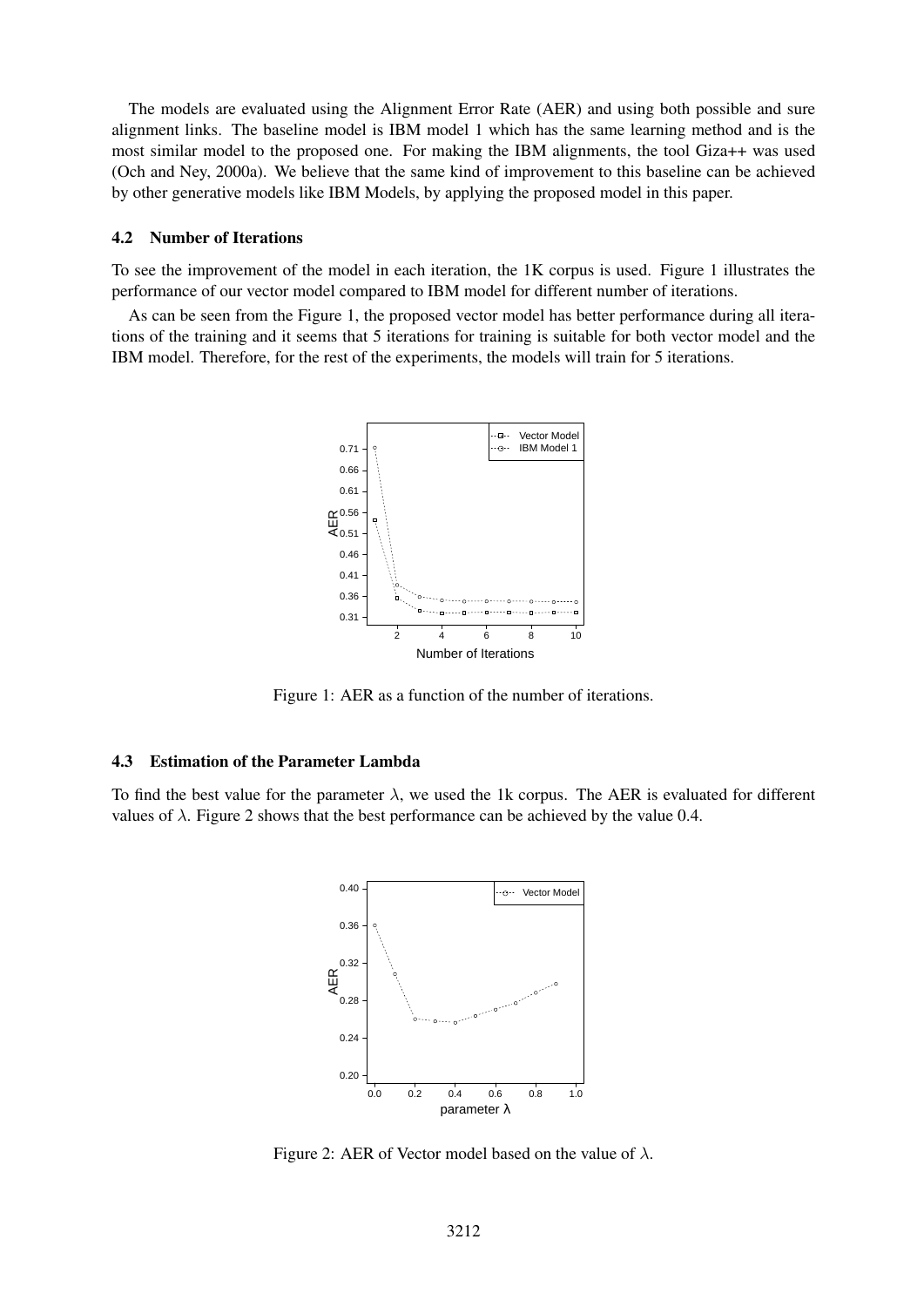#### 4.4 Number of Neighbors

To see the improvement with using different number of neighbors for updating the source words, we used the 1k corpus and changed the number of neighbors used for updating the distributions. In this experiment, for the parameter  $\lambda$  we used the value 0.4.



Figure 3: AER based on the number of neighbors.

Figure 3 illustrates the improvement of AER by using more neighbors for updating the distributions. The improvement is up to 9.7% in AER. The results are not improving significantly with more than 7 neighbors, and for the next experiments, the parameter  $k$  will be set to 7.

#### 4.5 Size of the Corpus

This experiment is for evaluating the performance of the model based on the size of the corpus. In this experiment, the three models: *a)* IBM model 1, *b)* Vector model using 7 neighbors and *c)* Vector model with no neighbors are trained on the corpora with five different sizes 1k, 5k, 10k, 20k and 100K.



Figure 4: AER of Vector model and baseline based on the size of corpus.

Figure 4 illustrates that the two proposed models are outperforming the baseline for small data sizes. It also shows that the performance of the vector model with 7 neighbors is promising in small corpora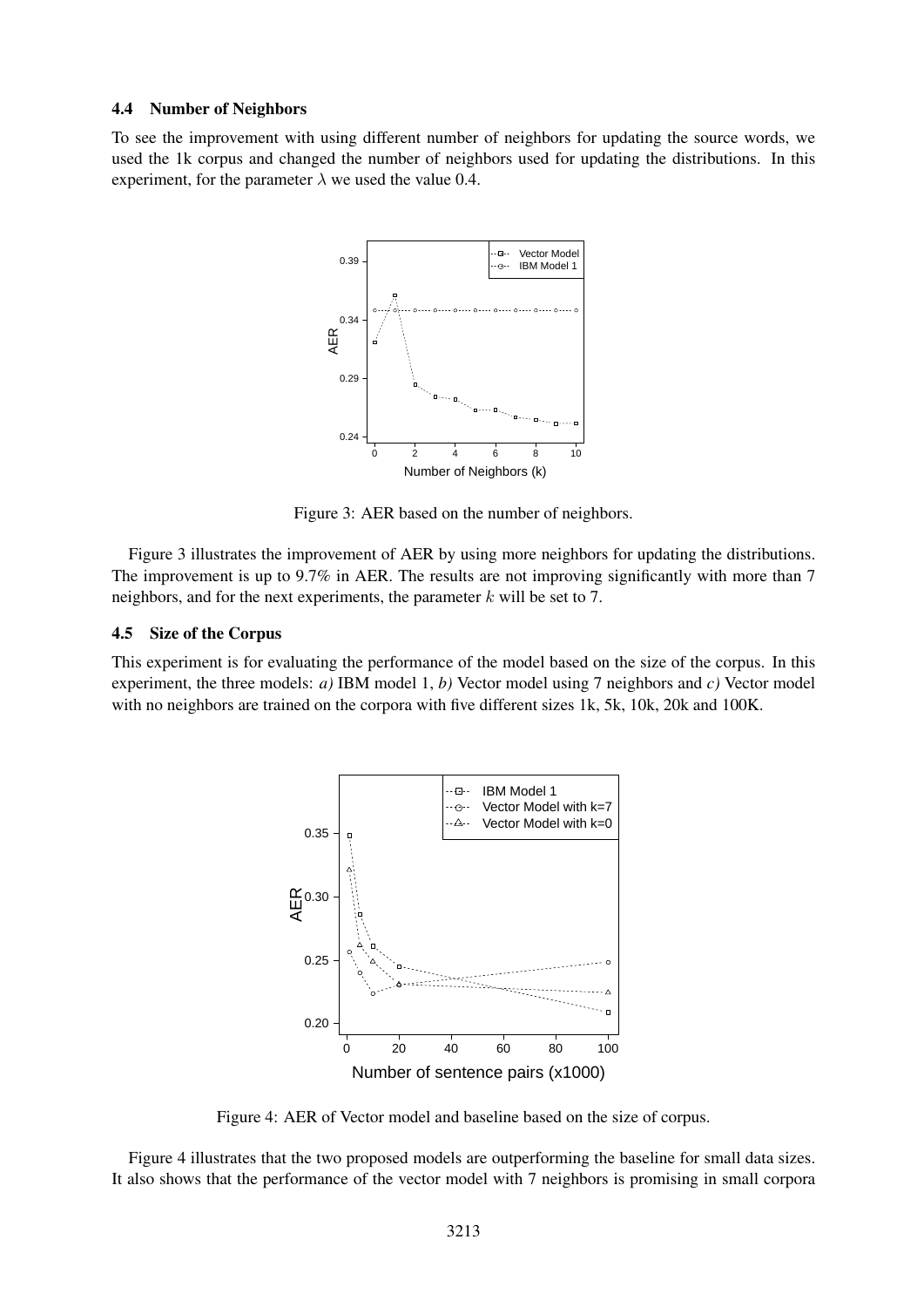which is useful for low-resource languages. When the size of the corpus grows, the vector model gets to a certain threshold and will stop improving. Using the vector representations for making the translation model can be a good method for small corpora, but in a large corpus, making the probability model is far better than the approximation of the same model.

### 4.6 Precision on Rare Words

The last experiment is for evaluating the performance of the model based on the precision of the alignments of the rare words. As a definition for rare words, in this experiment, we call a word to be rare if it appears less that 20 times in the corpus. The precision of the alignment for the rare words is calculated by this formula:

$$
precision = \frac{\text{\#of correct alignments for rare words}}{\text{\#of alignments for rare words produced by the model}}
$$
(10)



Figure 5: Precision of the Vector model and baseline on rare words based on the size of the corpus.

As shown in Figure 5, the proposed method produces better alignments for the rare words on all different sizes of the corpora.

# 5 Conclusion

We presented an unsupervised method to find word alignments for language pairs that uses monolingual word embeddings. We then, studied the usage of neighbors for improving the word alignment which made the model more useful for small corpora. We showed that the proposed method finds better alignments for the rare words and outperforms the baseline on different sizes of the corpora. Using the neighbors improved the performance of the model for rare words up to 6.9% compared to the baseline. The proposed Vector model has the capability of being applied to other generative alignment models which is not studied yet. Our work could be extended to other IBM models in the future works.

# References

- Peter F Brown, John Cocke, Stephen A Della Pietra, Vincent J Della Pietra, Fredrick Jelinek, John D Lafferty, Robert L Mercer, and Paul S Roossin. 1990. A statistical approach to machine translation. *Computational linguistics*, 16(2):79–85.
- Peter F Brown, Vincent J Della Pietra, Stephen A Della Pietra, and Robert L Mercer. 1993. The mathematics of statistical machine translation: Parameter estimation. *Computational linguistics*, 19(2):263–311.
- Chu-Cheng Lin, Waleed Ammar, Chris Dyer, and Lori Levin. 2015. Unsupervised pos induction with word embeddings. *arXiv preprint arXiv:1503.06760*.